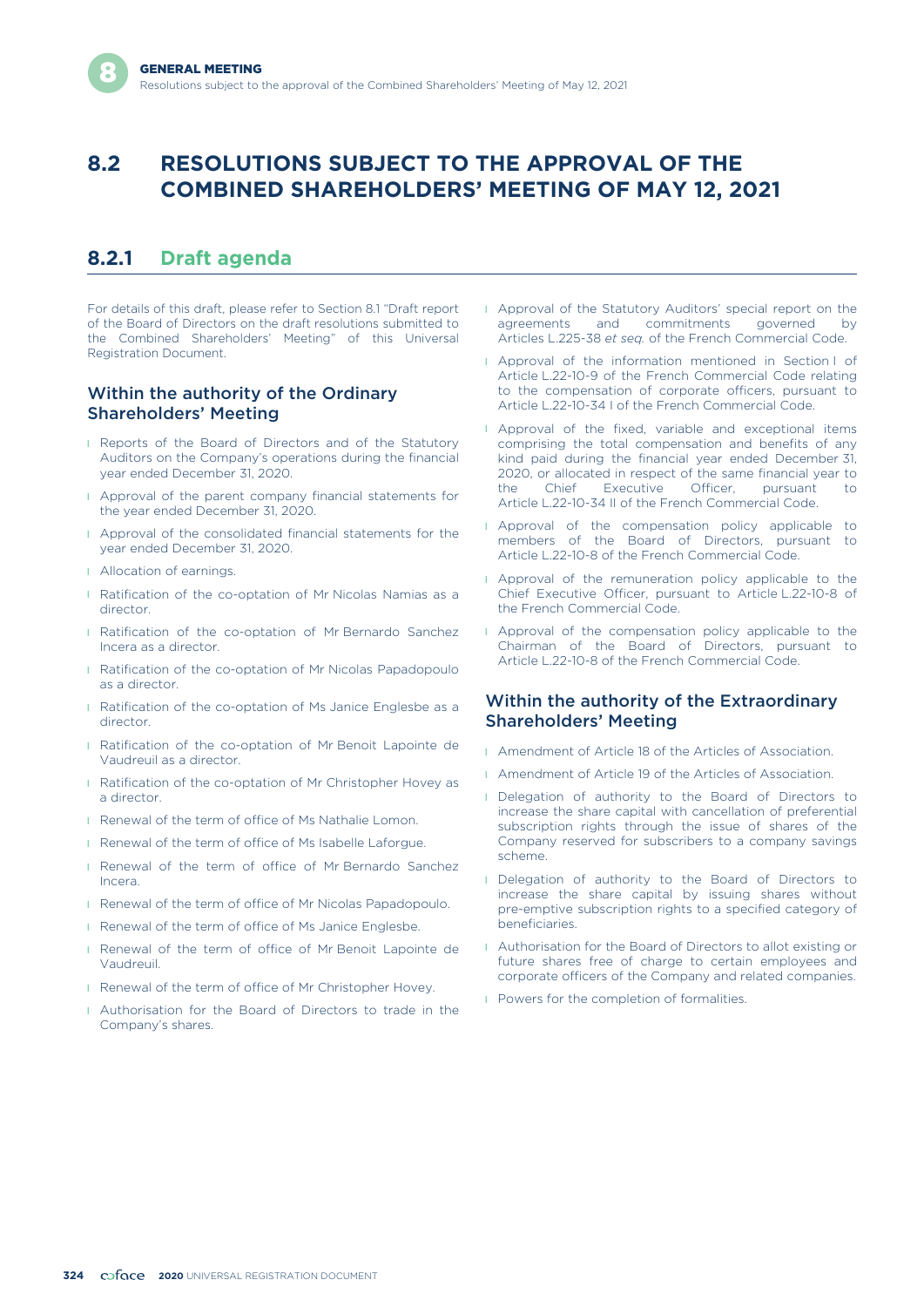# **8.2.2 Draft resolutions to be submitted to the Combined Shareholders' Meeting**

#### First resolution

(Approval of the parent company financial statements for the year ended December 31, 2020)

The General Meeting, voting in accordance with the quorum and majority requirements for Ordinary General Meetings, after taking cognisance of the reports of the Board of Directors and of the Statutory Auditors on the Company's financial statements for the year ended December 31, 2020, approves the Company's financial statements for said year as presented, as well as the transactions reflected in said financial statements and summarised in said reports.

#### Second resolution

## (Approval of the consolidated financial statements for the year ended December 31, 2020)

The General Meeting, voting in accordance with the quorum and majority requirements for Ordinary General Meetings, after taking cognisance of the reports of the Board of Directors and the of Statutory Auditors on the consolidated financial statements for the year ended December 31, 2020, approves the consolidated financial statements for the said year as presented, as well as the transactions reflected in those financial statements and summarised in those reports.

#### Third resolution

(Appropriation of profit/loss for the year ended December 31, 2020)

The General Meeting, voting in accordance with the quorum and majority conditions required for Ordinary General Meetings:

- **I** notes that the Company financial statements for the year ended December 31, 2020 show a net loss for the year of 18,938,377 euros;
- **I** notes that the legal reserve, of an amount of 31,449,646 euros at December 31, 2020, exceeds the legal requirements;
- **n** notes that the retained earnings at December 31, 2020 amount to 155,852,291 euros;
- **I** notes that the distributable profit amounts to 136,913,914 euros;
- l decides to allocate a total amount of 82,900,339 euros to the payment of shareholders, representing a payment of 0.55 euro per share.

It is specified that after distribution, retained earnings will be equal to 54,013,575 euros.

For beneficiaries who are natural persons resident for tax purposes in France, this dividend will automatically be subject to the one-off flat-rate withholding tax provided for in Article 200 A of the French General Tax Code, unless the global option for the progressive scale is chosen. If the option for the progressive scale is chosen, this option will give rise to the 40% proportional deduction provided for in Article 158, 2° of paragraph 3 of the French General Tax Code. The paying institution will make the flat-rate withholding tax provided for in Article 117 *quater* of the French General Tax Code, except for beneficiaries who are individuals resident in France for tax purposes and who have applied for an exemption under the conditions of Article 242 *quater* of the French General Tax Code.

The General Meeting, recalls, in accordance with the legal provisions, that the dividends distributed for the three previous financial years were as follows:

| <b>FINANCIAL YEAR</b> | <b>NUMBER OF SHARES</b><br><b>REMUNERATED*</b> | <b>TOTAL AMOUNT</b><br>$(in \in)$ | <b>DIVIDEND DISTRIBUTED ELIGIBLE</b><br>IN ITS ENTIRETY FOR THE<br><b>ALLOWANCE OF 40% MENTIONED</b><br>IN ARTICLE 158-3-2° OF THE<br><b>FRENCH GENERAL TAX CODE</b><br>$(in \in)$ |
|-----------------------|------------------------------------------------|-----------------------------------|------------------------------------------------------------------------------------------------------------------------------------------------------------------------------------|
| 2017                  | 155.574.817                                    | 52,895,437                        | 52,895,437                                                                                                                                                                         |
| 2018                  | 151.169.375                                    | 119.423.806                       | 119.423.806                                                                                                                                                                        |
| 2019                  |                                                |                                   |                                                                                                                                                                                    |

*\* The number of shares remunerated excludes treasury shares.*

The dividend will be detached from the share on May 19, 2021 and will be paid as from May 21, 2021. The treasury shares held by the Company as at May 19, 2021 will not carry rights to distribution.

distributed on the basis of the number of treasury shares held by the Company on May 19, 2021 and to make the necessary adjustments, based on the amount of dividends actually paid out, and more generally to take all necessary steps to ensure The General Meeting grants full powers to the Board of the successful completion of the transactions coming under Directors to determine the final overall amount of the sums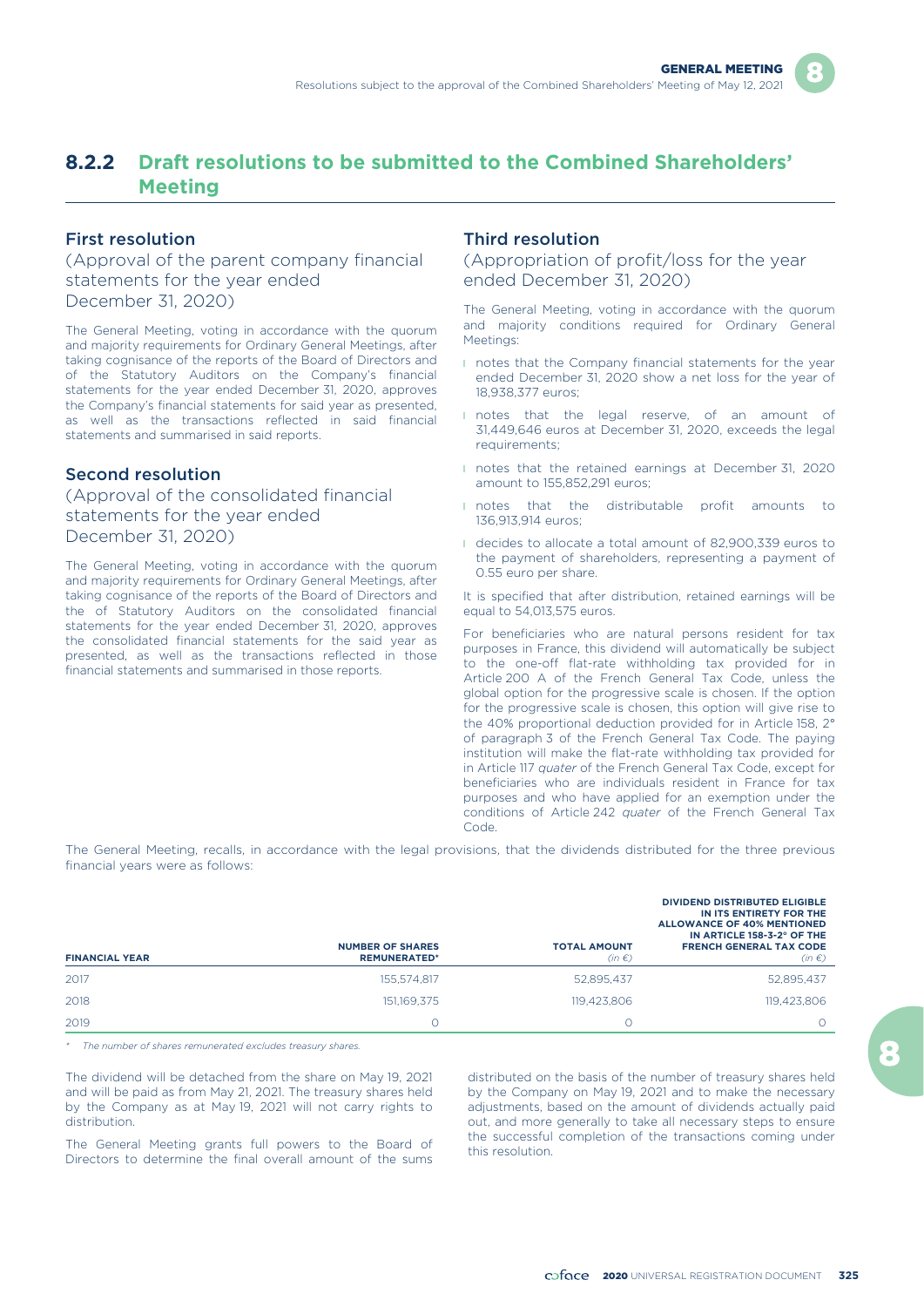## Fourth resolution

(Ratification of the co-optation of Mr Nicolas Namias as a director)

The General Meeting, voting in accordance with the quorum and majority requirements for Ordinary General Meetings, after taking cognisance of the report of the Board of Directors, ratifies the co-optation of Mr Nicolas Namias as a director, which took place at the meeting of September 9, 2020, to replace Mr François Riahi, until the expiry of the latter's term of office, *i.e.* at the end of this General Meeting called to approve the financial statements for the year ended December 31, 2020.

#### Fifth resolution

(Ratification of the co-optation of Mr Bernardo Sanchez Incera as a director)

The General Meeting, voting in accordance with the quorum and majority requirements for Ordinary General Meetings, after taking cognisance of the report of the Board of Directors, ratifies the co-optation of Mr Bernardo Sanchez Incera as a director, which took place at the meeting of February 10, 2021, to replace Ms Anne Sallé Mongauze, who resigned, until the expiry of the latter's term of office, *i.e.* at the end of this General Meeting called to approve the financial statements for the year ended December 31, 2020.

#### Sixth resolution

(Ratification of the co-optation of Mr Nicolas Papadopoulo)

The General Meeting, voting in accordance with the quorum and majority requirements for Ordinary General Meetings, after taking cognisance of the report of the Board of Directors, ratifies the co-optation of Mr Nicolas Papadopoulo as a director, which took place at the meeting of February 10, 2021, to replace Mr Jean Arondel, who resigned, until the expiry of the latter's term of office, *i.e.* at the end of this General Meeting called to approve the financial statements for the year ended December 31, 2020.

#### Seventh resolution (Ratification of the co-optation of Ms Janice Englesbe)

The General Meeting, voting in accordance with the quorum and majority requirements for Ordinary General Meetings, after taking cognisance of the report of the Board of Directors, ratifies the co-optation of Ms Janice Englesbe as a director, which took place at the meeting of February 10, 2021, to replace Mr Daniel Karyotis, who resigned, until the expiry of the latter's term of office, *i.e.* at the end of this General Meeting called to approve the financial statements for the year ended December 31, 2020.

## Eighth resolution

#### (Ratification of the co-optation of Mr Benoit Lapointe de Vaudreuil)

The General Meeting, voting in accordance with the quorum and majority requirements for Ordinary General Meetings, after taking cognisance of the report of the Board of Directors, ratifies the co-optation of Mr Benoit Lapointe de Vaudreuil as a director, which took place at the meeting of February 10, 2021, to replace Ms Isabelle Rodney, who resigned, until the expiry of the latter's term of office, *i.e.* at the end of this General Meeting called to approve the financial statements for the year ended December 31, 2020.

#### Ninth resolution

(Ratification of the co-optation of Mr Christopher Hovey)

The General Meeting, voting in accordance with the quorum and majority requirements for Ordinary General Meetings, after taking cognisance of the Board of Directors' report, ratifies the co-optation of Mr Christopher Hovey as a director, which took place at the meeting of February 10, 2021, to replace Ms Marie Pic Paris, who resigned, until the expiry of the latter's term of office, *i.e.* at the end of this General Meeting called to approve the financial statements for the financial year ended December 31, 2020.

#### Tenth resolution

(Renewal of the term of office of Ms Nathalie Lomon)

The General Meeting, voting in accordance with the quorum and majority requirements for Ordinary General Meetings, after taking cognisance of the report of the Board of Directors, noting that the term of office of Ms Nathalie Lomon expires on the date hereof, reappoints Ms Nathalie Lomon as a director for a term of four years, with effect from the end of this meeting. This term of office will expire at the end of the Annual General Meeting convened in 2025 to approve the financial statements for the year ending December 31, 2024.

#### Eleventh resolution

(Renewal of the term of office of Ms Isabelle Laforgue)

The General Meeting, voting in accordance with the quorum and majority requirements for Ordinary General Meetings, after taking cognisance of the report of the Board of Directors, noting that the term of office of Ms Isabelle Laforgue expires on the date hereof, reappoints Ms Isabelle Laforgue as a director for a term of four years, with effect from the end of this meeting. This term of office will expire at the end of the Annual General Meeting to be held in 2025 to approve the financial statements for the year ending December 31, 2024.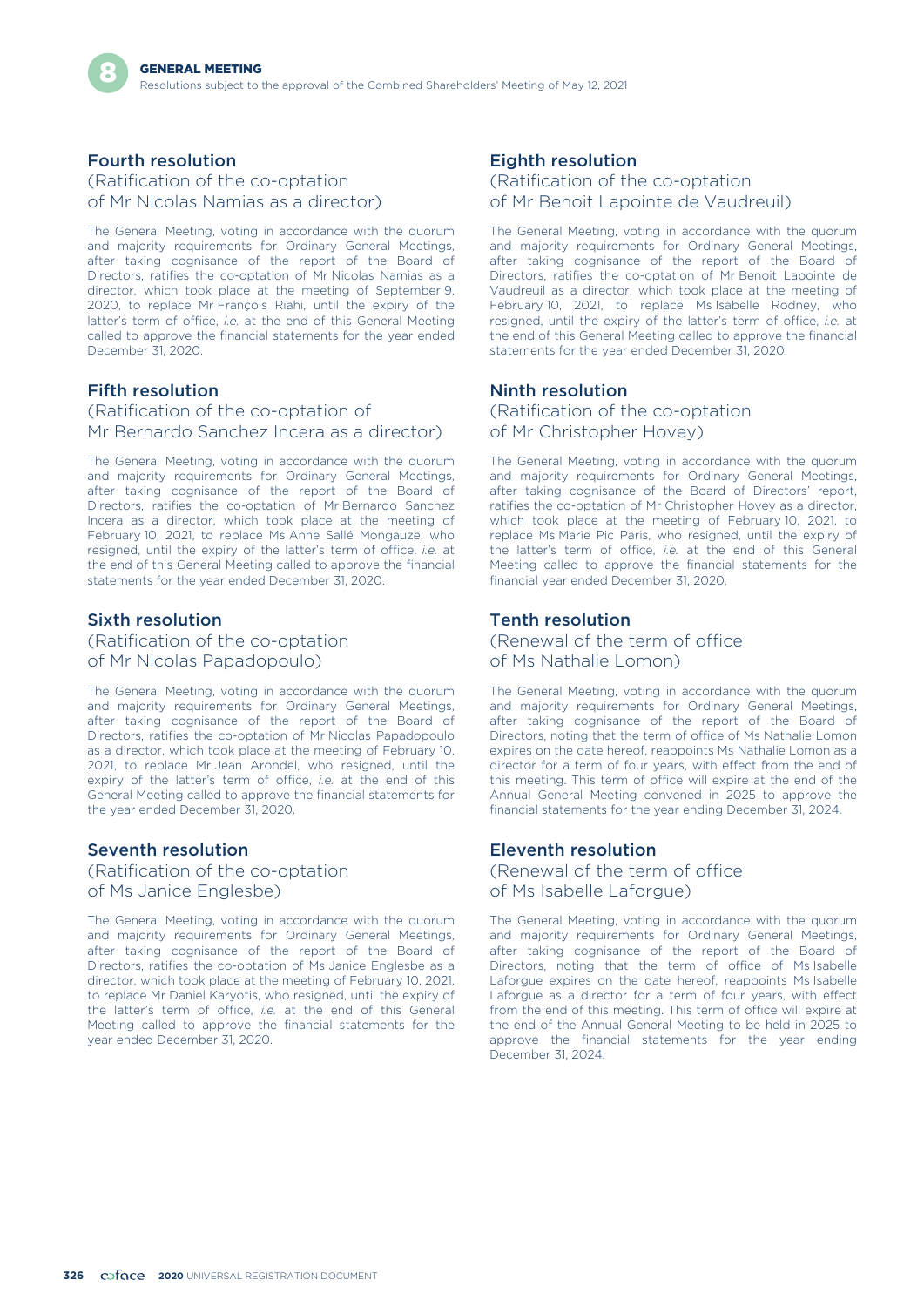## Twelfth resolution

(Renewal of the term of office of Mr Bernardo Sanchez Incera)

The General Meeting, voting in accordance with the quorum and majority requirements for Ordinary General Meetings, after taking cognisance of the report of the Board of Directors and noting that the term of office of Mr Bernardo Sancho Incera expires on the date hereof, reappoints Mr Bernardo Sanchez Incera as a director for a term of four years with effect from the end of this meeting. This term of office will expire at the end of the Annual General Meeting to be held in 2025 to approve the financial statements for the year ending December 31, 2024.

## Thirteenth resolution

(Renewal of the term of office of Mr Nicolas Papadopoulo)

The General Meeting, voting in accordance with the quorum and majority requirements for Ordinary General Meetings, after taking cognisance of the report of the Board of Directors, noting that the term of office of Mr Nicolas Papadopoulo expires on the date hereof renews Mr Nicolas Papadopoulo's term of office as a director for a term of four years, with effect from the end of this meeting. This term of office will expire at the end of the Annual General Meeting to be held in 2025 to approve the financial statements for the year ending December 31, 2024.

### Fourteenth resolution

(Renewal of the term of office of Ms Janice Englesbe)

The General Meeting, voting in accordance with the quorum and majority requirements for Ordinary General Meetings, after taking cognisance of the report of the Board of Directors, noting that the term of office of Ms Janice Englesbe as a director expires on the date hereof, reappoints Ms Janice Englesbe as a director for a term of four years, with effect from the end of this meeting. This term of office will expire at the end of the Annual General Meeting to be held in 2025 to approve the financial statements for the financial year ending December 31, 2024.

## Fifteenth resolution

(Renewal of the term of office of Mr Benoit Lapointe de Vaudreuil)

The General Meeting, in accordance with the quorum and majority requirements for Ordinary General Meetings, after taking cognisance of the report of the Board of Directors, noting that the term of office of Mr Benoit Lapointe de Vaudreuil expires on the date hereof, hereby renews Mr Benoit Lapointe de Vaudreuil's term of office as a director, with effect from the end of this meeting, for a term of four years. This term of office will expire at the end of the Annual General Meeting to be held in 2025 to approve the financial statements for the year ended December 31, 2024.

## Sixteenth resolution

(Renewal of the term of office of Mr Christopher Hovey)

The General Meeting, voting in accordance with the quorum and majority requirements for Ordinary General Meetings, after taking cognisance of the report of the Board of Directors, noting that the term of office of Mr Christopher Hovey expires on the date hereof, reappoints Mr Christopher Hovey as a director for a term of four years, with effect from the end of this meeting. This term of office will expire at the end of the Annual General Meeting to be held in 2025 to approve the financial statements for the financial year ending December 31, 2024.

#### Seventeenth resolution

(Authorisation for the Board of Directors to trade in the Company's shares)

The General Meeting, voting in accordance with the quorum and majority requirements for Ordinary General Meetings, after taking cognisance of the report of the Board of Directors:

- 1. authorises the Board of Directors, with the option to sub-delegate such authority in accordance with the provisions of Articles L.22-10-62 *et seq.* and L.225-210 *et seq.* of the French Commercial Code, to purchase or cause to be purchased, on one or more occasions and at such times as it shall determine, a number of shares in the Company not to exceed:
	- a) 10% of the total number of shares comprising the share capital at any time, or
	- b) 5% of the total number of shares making up the share capital in the case of shares acquired by the Company with a view to their retention and subsequent delivery in payment or exchange in connection with a merger, demerger or contribution.
	- c) These percentages apply to a number of shares adjusted, if necessary, in accordance with transactions that may affect the share capital after this General Meeting.
	- d) Under no circumstances may the acquisitions made by the Company result in the Company holding at any time more than 10% of the shares comprising its share capital;
- 2. decides that this authorisation may be used to:
	- a) ensure liquidity and animate the market for the Company's shares through an investment services provider acting independently under a liquidity agreement in accordance with the market practices accepted by the Autorité des marchés financiers on July 2, 2018,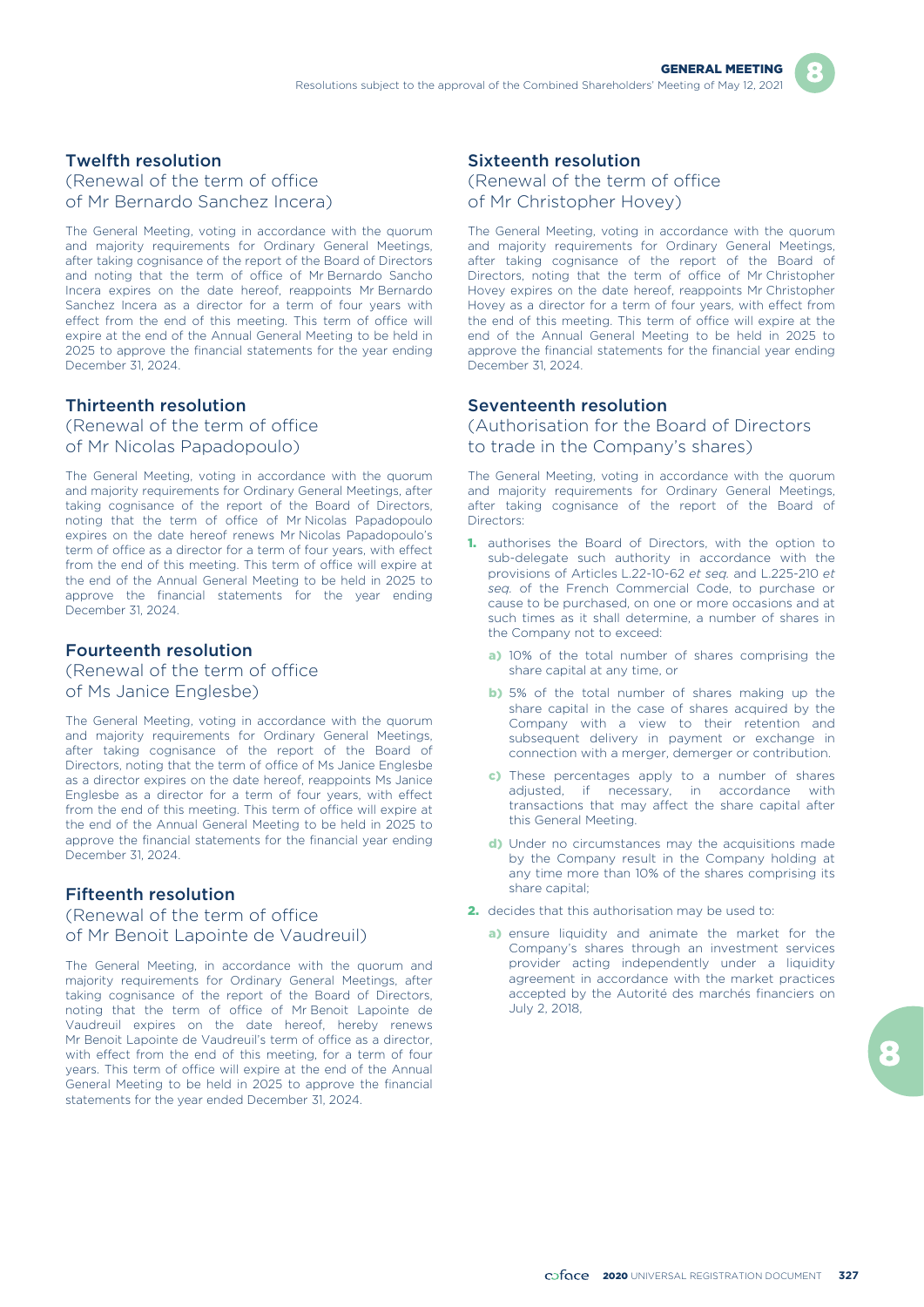- **b)** allocate shares to the corporate officers and employees of the Company and other Group entities, and in particular in connection with (i) profit-sharing, (ii) any Company stock option plan, in accordance with the provisions of Articles L.225-177 *et seq.* and L.22-10-56 *et seq.* of the Commercial Code, or (iii) any savings plan in accordance with the provisions of Articles L.3331-1 *et seq.* of the French Labour Code or (iv) any free allocation of shares under the provisions of Articles L.225-197-1 *et seq.* and L.22-10-59 *et seq.* of the French Commercial Code, as well as to carry out any hedging transactions relating to such transactions, under the conditions provided for by the market authorities and at the times that the Board of Directors or the person acting on the authority of the Board of Directors shall deem appropriate,
- c) deliver shares of the Company upon the exercise of rights attached to securities giving the right, directly or indirectly, by redemption, conversion, exchange, presentation of a warrant or in any other manner, to the allocation of shares of the Company within the framework of the regulations in force, as well as to carry out all hedging transactions relating to these transactions, under the conditions provided for by the market authorities and at the times that the Board of Directors or the person acting on the authority of the Board of Directors shall deem appropriate,
- d) retain the shares of the Company and subsequently deliver them as payment or exchange in connection with any external growth, merger, demerger or contribution transactions,
- e) cancel all or part of the securities so purchased,
- f) implement any market practice that may be permitted by the Autorité des marchés financiers and, more generally, carry out any transaction in accordance with the regulations in force;
- 3. decides that the maximum unit purchase price may not exceed, excluding costs, 14 euros per share. The Board of Directors may, however, in the event of transactions affecting the Company's share capital, in particular a change in the nominal value of the share, a capital increase by capitalisation of reserves followed by the creation and allocation of free shares, or a stock split or reverse stock split, adjust the aforementioned maximum purchase price to take into account the impact of such transactions on the value of the Company's shares.
- 4. resolves that the acquisition, sale or transfer of these shares may be made and paid for by any means authorised by the regulations in force, on a regulated market, on a multilateral trading system, with a systematic internaliser or over-the-counter, in particular through the acquisition or sale of blocks, through the use of options or other derivative financial instruments, or through the use of warrants or, more generally, of securities giving entitlement to shares in the Company, at the times that the Board of Directors shall decide;
- **5.** resolves that the Board of Directors may not use this authorisation, except with the prior authorisation of the General Meeting, from the filing by a third party of a proposed public offer for the Company's securities until the end of the offer period;
- **6.** resolves that the Board of Directors shall have full powers, with the option to sub-delegate such powers in accordance with the relevant laws and regulations, to make the allocations and, where applicable, the permitted reallocations of the shares repurchased for one of the objectives of the programme to one or more of its other objectives, or to sell them, whether on or off the market.

Full powers are therefore granted to the Board of Directors, with the option to sub-delegate such powers in accordance with the applicable laws and regulations, to implement this authorisation, to specify, if necessary, the terms and conditions thereof and to determine the procedures in accordance with the law and this resolution, and in particular to place any stock market orders, enter into any agreements, in particular for the keeping of registers of purchases and sales of shares, make any declarations to the Autorité des marchés financiers or any other competent authority, draw up any documents, in particular information documents, carry out any formalities and, in general, do whatever may be necessary.

The Board of Directors shall inform the General Meeting, in accordance with the legal requirements, of the transactions carried out under this authorisation;

7. resolves that this authorisation, which cancels and replaces that granted by the fifth resolution of the General Meeting of May 14, 2020, is granted for a period of eighteen (18) months from the date of this General Meeting.

#### Eighteenth resolution

(Approval of the Statutory Auditors' special report on regulated agreements and commitments governed by Articles L. 225-38 et seq. of the French Commercial Code)

The General Meeting, voting in accordance with the quorum and majority requirements for Ordinary General Meetings, after taking cognisance of the Statutory Auditors' special report presented in accordance with Article L.225-40 of the French Commercial Code on the regulated agreements and commitments referred to in Articles L. 225-38 *et seq.* of the French Commercial Code, approves this report in all its provisions as well as the new agreements referred to therein that were authorised by the Board of Directors during the financial year ended December 31, 2020, or subsequent thereto, until the meeting of the Board of Directors at which the financial statements for the financial year ended December 31, 2020 were approved and takes note of the fact that the regulated agreements and commitments entered into and previously approved by the General Meeting, which are referred to therein, have continued during the financial year just ended.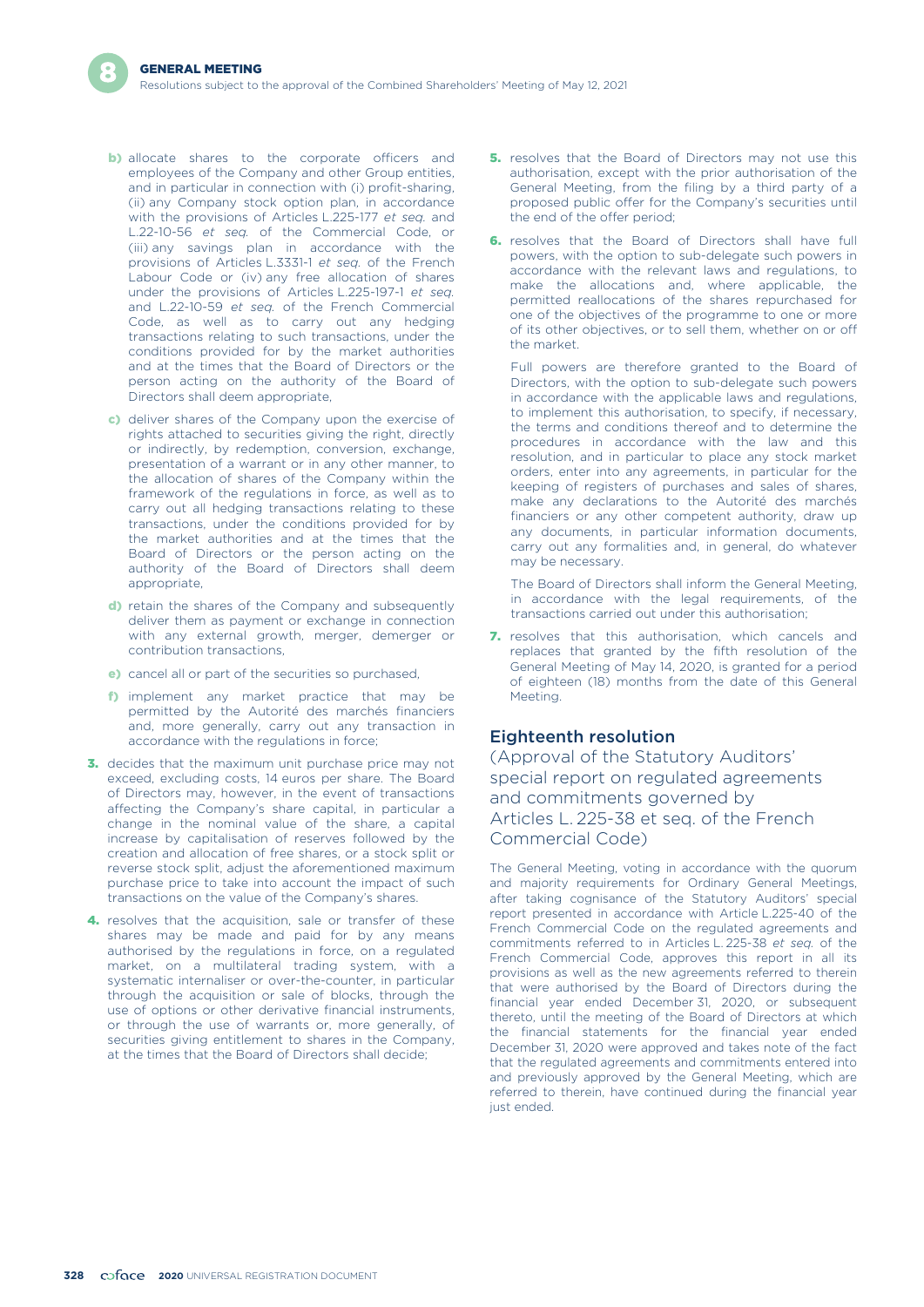### Nineteenth resolution

(Approval of the information mentioned in Section I of Article L.22-10-9 of the French Commercial Code relating to the compensation of corporate officers, pursuant to Article L.22-10-34 I of the French Commercial Code)

The General Meeting, voting in accordance with the quorum and majority requirements for Ordinary General Meetings, having reviewed the report on corporate governance referred to in Article L.225-37 of the French Commercial Code and contained in Section 3.3 of Chapter 8 of the Company's 2020 Universal Registration Document, approves, pursuant to Article L.22-10-34 I of the French Commercial Code, the information referred to in Article L.22-10-9 of the French Commercial Code relating to the compensation of non-executive corporate officers for the year ended December 31, 2020, as presented in the aforementioned report.

#### Twentieth resolution

(Approval of the fixed, variable and exceptional items making up the total compensation and benefits of any kind paid during the financial year ended December 31, 2020, or allocated in respect of the same financial year to the Chief Executive Officer, pursuant to Article L.22-10-34 II of the French Commercial Code)

The General Meeting, voting in accordance with the quorum and majority requirements for Ordinary General Meetings, having reviewed the report on corporate governance referred to in Article L.225-37 of the French Commercial Code and contained in Section 6.3 of Chapter 7 of the Company's 2020 Universal Registration Document, approves, pursuant to Article L.22-10-34 II of the French Commercial Code, the fixed, variable and exceptional items making up the total compensation and benefits of any kind paid during the financial year ended December 31, 2020, or allocated in respect of the same financial year to the Company's Chief Executive Officer, as presented in the aforementioned report.

## Twenty-first resolution

(Approval of the remuneration policy applicable to members of the Board of Directors, pursuant to Article L.22-10-8 of the French Commercial Code)

The General Meeting, voting in accordance with the quorum and majority requirements for Ordinary General Meetings, having reviewed the report on corporate governance referred to in Article L.225-37 of the French Commercial Code and contained in Section 3.3 of Chapter 8 of the Company's 2020 Universal Registration Document, approves, pursuant to Article L.22-10-8 of the French Commercial Code, the remuneration policy applicable to the members of the Board of Directors as determined by the Company's Board of Directors following the proposal of the Appointments and Remuneration Committee and presented in the aforementioned report.

#### Twenty-second resolution

(Approval of the remuneration policy applicable to the Chief Executive Officer, pursuant to Article L.22-10-8 of the French Commercial Code)

The General Meeting, voting in accordance with the quorum and majority requirements for Ordinary General Meetings, having reviewed the report on corporate governance referred to in Article L.225-37 of the French Commercial Code and contained in Section 3.3 of Chapter 8 of the Company's 2020 Universal Registration Document, approves, pursuant to Article L.22-10-8 of the French Commercial Code, the remuneration policy applicable to the Chief Executive Officer of the Company, as determined by the Company's Board of Directors following the proposal of the Appointments and Remuneration Committee and presented in the aforementioned report.

## Twenty-third resolution

(Approval of the compensation policy applicable to the Chairman of the Board of Directors, pursuant to Article L.22-10-8 of the French Commercial Code)

The General Meeting, voting in accordance with the quorum and majority requirements for Ordinary General Meetings, having reviewed the report on corporate governance referred to in Article L.225-37 of the French Commercial Code and contained in Section 3.3 of Chapter 8 of the Company's 2020 Universal Registration Document, approves, pursuant to Article L.22-10-8 of the French Commercial Code, the remuneration policy applicable to the Chairman of the Board of Directors of the Company, as determined by the Board of Directors of the Company following the proposal of the Appointments and Remuneration Committee and presented in the aforementioned report.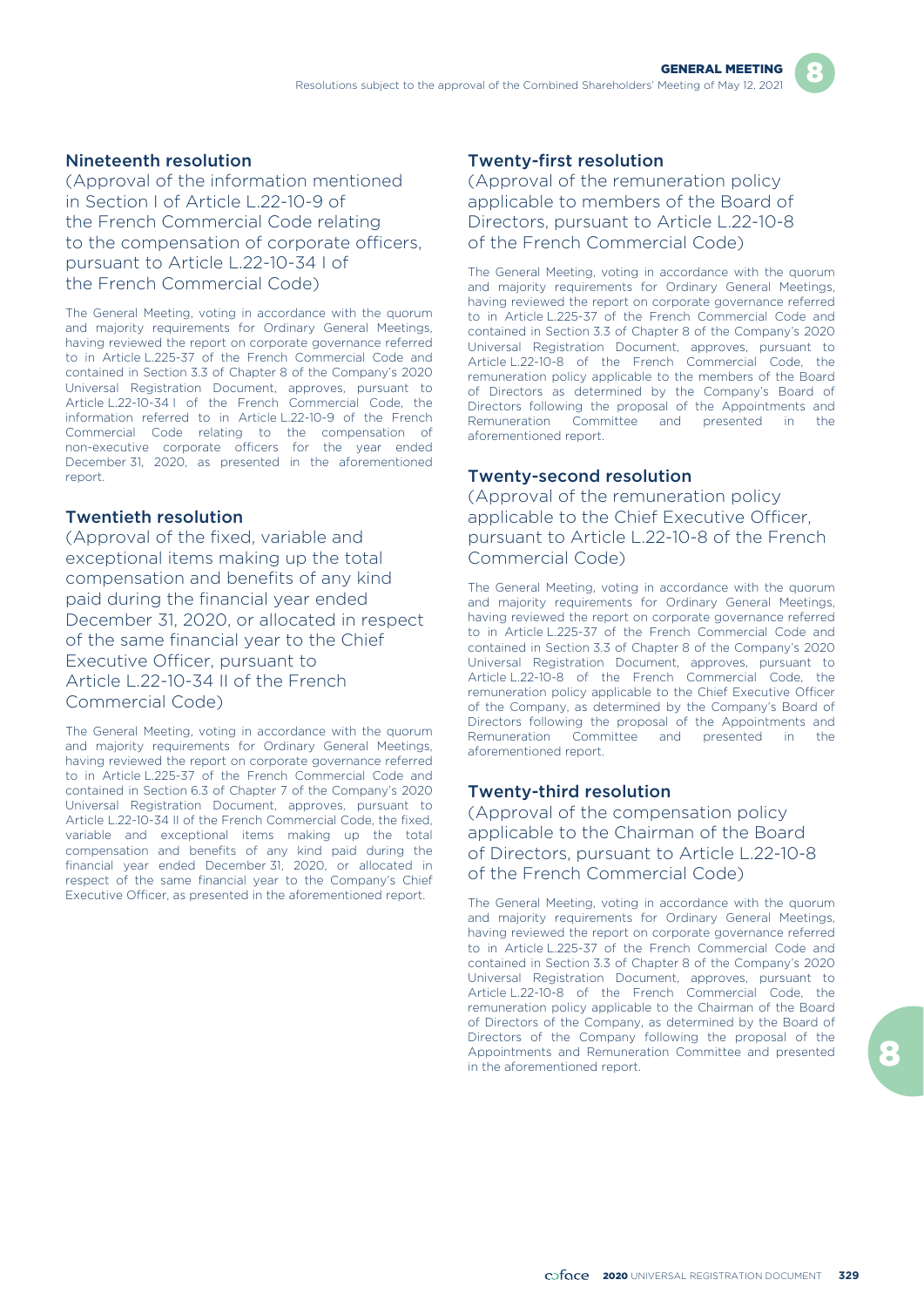# **Extraordinary resolutions**

#### **Twenty-fourth resolution** (Amendment of Article 18 of the Articles of Association)

The General Meeting, voting in accordance with the quorum and majority requirements for Extraordinary General Meetings, having reviewed the Board of Directors' report, resolves to amend Article 18 of the Company's Articles of Association as follows (the amended part is highlighted in bold):

| <b>PREVIOUS WORDING</b>                                                                                                                                                                                                                                                                                                                                                                                                                                                                                                                                                                               | <b>NEW WORDING</b>                                                                                                                                                                                                                                                                                                                                                                                                                                                                                                                                                                                                                                                                                                                                                                                                                                                          |
|-------------------------------------------------------------------------------------------------------------------------------------------------------------------------------------------------------------------------------------------------------------------------------------------------------------------------------------------------------------------------------------------------------------------------------------------------------------------------------------------------------------------------------------------------------------------------------------------------------|-----------------------------------------------------------------------------------------------------------------------------------------------------------------------------------------------------------------------------------------------------------------------------------------------------------------------------------------------------------------------------------------------------------------------------------------------------------------------------------------------------------------------------------------------------------------------------------------------------------------------------------------------------------------------------------------------------------------------------------------------------------------------------------------------------------------------------------------------------------------------------|
| T1<br>Decisions are taken by a majority of the votes of the directors<br>present or represented.<br>In the event of a tie, the Chairman of the meeting shall have a<br>casting vote.<br>In compliance with the legal and regulatory provisions, the Board's<br>internal regulations may provide that shall be deemed present for<br>the calculation of the quorum and majority those directors who<br>participate in the Board meeting by means of videoconferencing or<br>telecommunications that meet the technical characteristics set by<br>the legal and regulatory provisions in force.<br>السا | TT<br>Decisions are taken by a majority of the votes of the directors<br>present or represented.<br>In the event of a tie, the Chairman of the meeting shall have a<br>casting vote.<br>In compliance with the legal and regulatory provisions, the Board's<br>internal regulations may provide that shall be deemed present for<br>the calculation of the quorum and majority those directors who<br>participate in the Board meeting by means of videoconferencing<br>or telecommunications that meet the technical characteristics set<br>by the legal and regulatory provisions in force.<br>Certain decisions of the Board of Directors may, under the<br>conditions provided for by the legal and regulatory provisions in<br>force and in particular Article L.225-37 of the French Commercial<br>Code, be taken by written consultation with the Directors.<br>السا |

## **Twenty-fifth resolution** (Amendment of Article 19 of the Articles of Association)

The General Meeting, voting in accordance with the quorum and majority requirements for Extraordinary General Meetings, having reviewed the Board of Directors' report, resolves to amend Article 19 of the Company's Articles of Association as follows (the amended part is highlighted in bold):

| <b>PREVIOUS WORDING</b>                                                                                                                                                                                                                                                                                                                                                                                                                   | <b>NEW WORDING</b>                                                                                                                                                                                                                                                                                                                                                                                                                       |
|-------------------------------------------------------------------------------------------------------------------------------------------------------------------------------------------------------------------------------------------------------------------------------------------------------------------------------------------------------------------------------------------------------------------------------------------|------------------------------------------------------------------------------------------------------------------------------------------------------------------------------------------------------------------------------------------------------------------------------------------------------------------------------------------------------------------------------------------------------------------------------------------|
| Article 19 - Attendance fees<br>Irrespective of any reimbursement of expenses or allowances for<br>special assignments that may be granted, directors may receive, as<br>directors' fees, remuneration included in general expenses, the total<br>amount of which is set by the shareholders' meeting.<br>The Board shall distribute the above-mentioned remuneration<br>among its members under such conditions as it deems appropriate. | Article 19 - Remuneration allocated to directors<br>Irrespective of any reimbursement of expenses or allowances for<br>special assignments that may be granted, directors may receive, as<br>remuneration, a fixed annual sum, the total amount of which is set<br>by the meeting of shareholders.<br>The Board shall distribute the above-mentioned remuneration<br>among its members under such conditions as it deems<br>appropriate. |

#### Twenty-sixth resolution

(Delegation of authority to the Board of Directors to increase the share capital with cancellation of preferential subscription rights by issuing shares of the Company reserved for members of a company savings plan)

The General Meeting, voting in accordance with the quorum and majority requirements for Extraordinary General Meetings, having reviewed the report of the Board of Directors and the special report of the Statutory Auditors, and in accordance with the provisions of Articles L.225-129-2, L.225-129-6, L.225-138 and L.225-138-1 of the Commercial Code and Articles L.3332-18 *et seq.* of the Labour Code:

1. delegates to the Board of Directors, with the right to sub-delegate in accordance with the law and regulations, its authority to proceed, on one or more occasions, at its sole discretion, in the proportions and at the times it deems appropriate, both in France and abroad, with the issue of new shares, the issue being reserved for employees, former employees and eligible corporate officers of the Company and/or companies affiliated with the Company within the meaning of the provisions of Article L.225-180 of the Commercial Code and Article L.3344-1 of the Labour Code, who have subscribed to a company savings plan;

- 2. cancels, in favour of said subscribers, the shareholders' preferential subscription rights to the shares that may be issued under this authorisation and waives all rights to the shares that may be allocated free of charge under this resolution by way of discount and/or contribution;
- 3. resolves that the nominal amount of the capital increase that may be carried out pursuant to this delegation of authority may not exceed three million two hundred thousand euros (€3,200,000) or the equivalent in any other currency or monetary unit established by reference to several currencies, being specified that the nominal amount of any capital increase carried out pursuant to this delegation will be deducted from the overall nominal ceiling provided for capital increases in paragraph 2 of the fifteenth resolution of the General Meeting of May 14, 2020 and that the ceiling of this delegation will be common to that of the twenty-seventh resolution of this General Meeting. This ceiling will be increased, where applicable, by the nominal value of the shares to be issued in order to preserve, in accordance with applicable laws and regulations and, where applicable, contractual